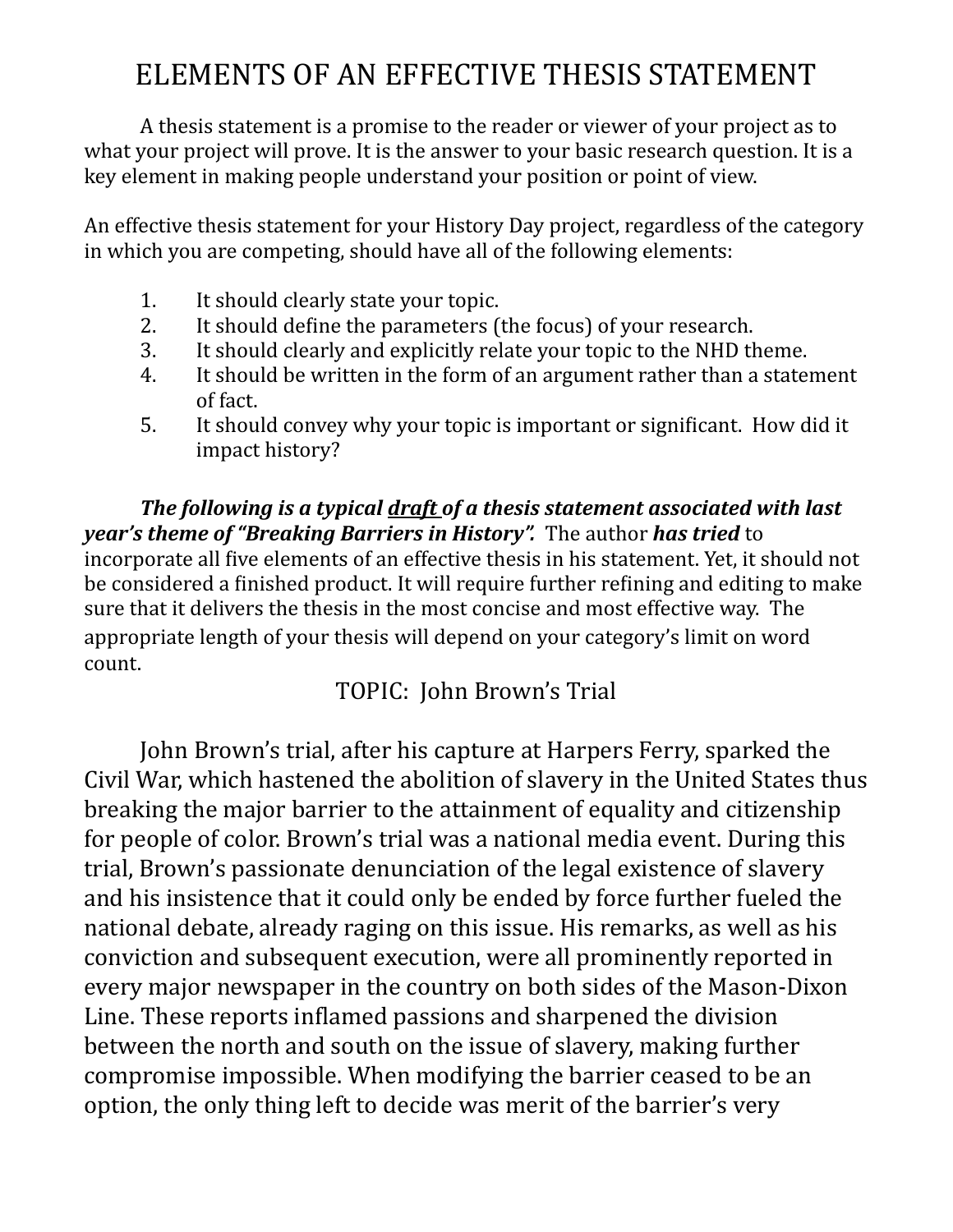existence. Brown was the key player forcing this decision to be made. His efforts changed America forever.

Can you find the five elements of a thesis in this draft?

| 1. | Topic:                  |                                                                                                                      |
|----|-------------------------|----------------------------------------------------------------------------------------------------------------------|
|    |                         |                                                                                                                      |
|    |                         |                                                                                                                      |
|    |                         |                                                                                                                      |
| 2. | Parameters of research: |                                                                                                                      |
|    |                         |                                                                                                                      |
|    |                         |                                                                                                                      |
|    |                         |                                                                                                                      |
| 3. | Relation to the theme:  |                                                                                                                      |
|    |                         | <u> 1980 - Johann John Stone, market fan it ferstjer fan it ferstjer fan it ferstjer fan it ferstjer fan it fers</u> |
|    |                         |                                                                                                                      |
| 4. | Author's Argument:      |                                                                                                                      |
|    |                         |                                                                                                                      |
|    |                         |                                                                                                                      |
| 5. | Significance:           |                                                                                                                      |
|    |                         |                                                                                                                      |
|    |                         |                                                                                                                      |